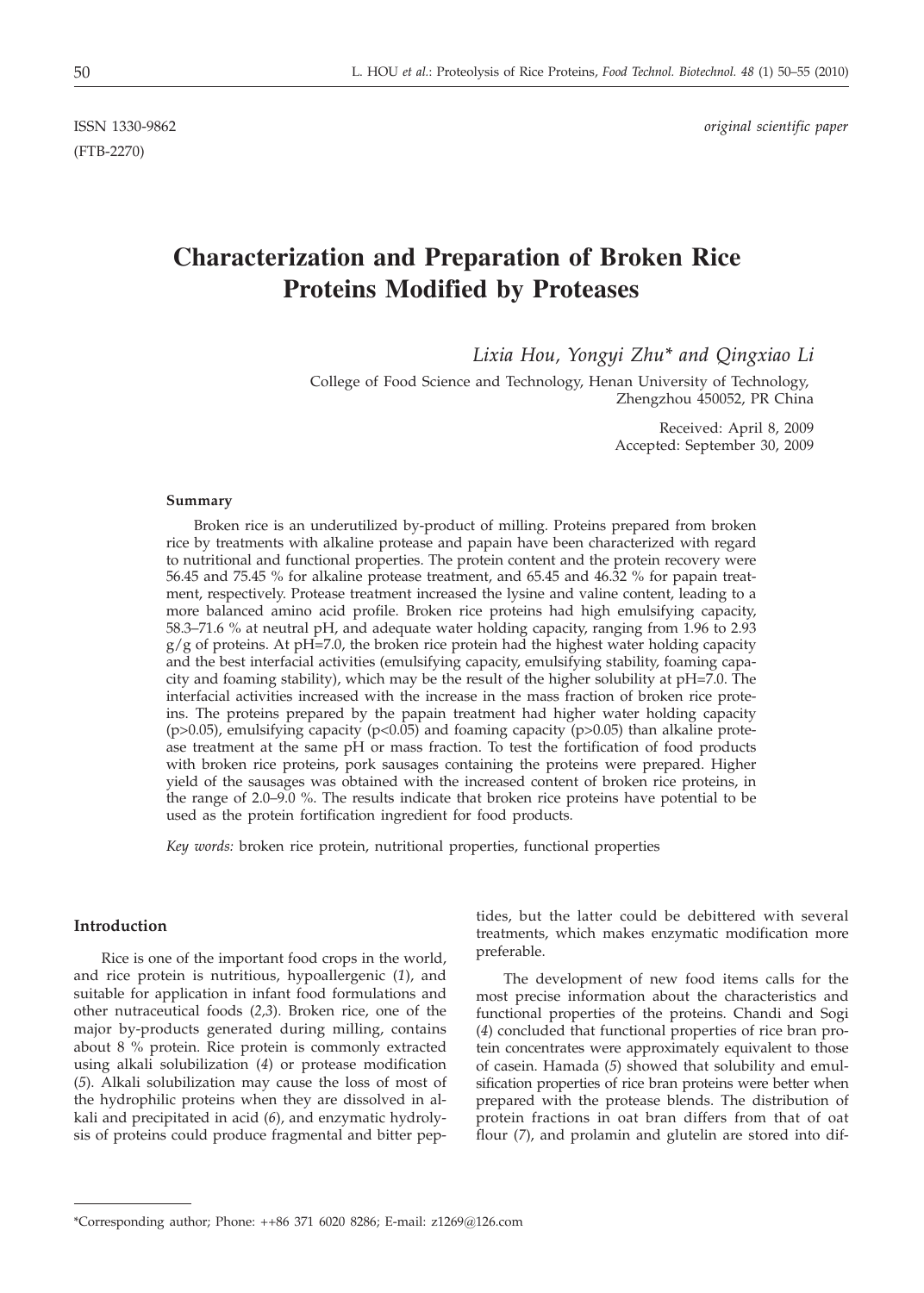ferent sites in rice seed (*8*), which may lead to different characteristics and functional properties of broken rice proteins from those reported for rice bran proteins. So far, functional properties of broken rice protein have not been reported. The objective of the present investigation is to prepare broken rice proteins with proteases and characterize their functional properties. Also, pork sausages containing broken rice proteins have been prepared to test the application of proteins as fortifiers of food products.

# **Materials and Methods**

#### *Materials*

The broken rice used in the experiment was supplied by Zhengzhou Fangxin Rice Co., Ltd. (Zhengzhou, PR China). Alkaline protease and papain were purchased from Nanning Pangbo Biological Engineering Co., Ltd. (Nanning, PR China). The tested enzyme activity of alkaline proteinase was 52 792.65 U/g and that of papain was 39 775.03 U/g.

The sausages were prepared according to Yang *et al.* (*9*) with small modifications. The pork loins (pH=(5.7±0.1)) and fat were purchased from a local supermarket, ground through a 3-mm plate, and then mixed thoroughly with broken rice protein, ice water and salt one by one using a mixer (Yingbo Machinery Company, Xiamen, PR China) for 5 min at 4  $\degree$ C to prepare the mixture. The formulation of each batch was the following (in %): pork of the hind leg 54–63, fat 25, ice water 10, sodium chloride 2, sodium phosphate 0.3, sodium nitrite 0.002, and broken rice protein 0–9.

After mixing, the mixtures were stuffed into synthetic cellulose tubes (diameter of approx. 30 mm) using a stuffer. The sausages were left for 24 h at  $4 \degree C$  to allow for the ingredients to equilibrate. The sausage samples were cooked in a water bath at 80 °C for 30 min and then cooled to 12 °C. The addition of different amounts of protein (2, 4, 6, 8 and 9 %) was tested. Control sausages were prepared without the addition of broken rice protein. All measurements were carried out in triplicate. The cooking yield of sausages (*Y*) was defined as follows:

$$
Y=(m_3-m_1)/(m_2-m_1)\times 100 \qquad \qquad /1/
$$

where  $m_1$  is the mass of synthetic cellulose tube,  $m_2$  is the total mass of the sausage mixtures in the synthetic cellulose tube before cooking in a water bath, and  $m_3$  is the total mass of the cooked sausage in the synthetic cellulose tube.

## *Protein hydrolysis*

All reactions were performed in a thermostatically controlled water bath with constant agitation  $(200 \times g)$ , and the characteristics taken into consideration are shown in Table 1. A mass of 50 g of broken rice was ground to rice flour to pass through a BS50 mesh screen, and distilled water was added to the broken rice flour in a ratio of 10:1 (by volume per mass) for alkaline protease, or 20:1 (by volume per mass) for papain. The preparation of proteins with alkaline protease was carried out at pH=10.0 and 45 °C, the mass fraction of alkaline protease was 18 % (on the basis of rice flour mass) and the final activity of the enzyme in the reaction system was 950.27 U/mL. The preparation of proteins with papain was carried out at pH=7.0 and 50  $^{\circ}$ C, the mass fraction of papain was 12 % (on the basis of rice flour mass) and the final activity of papain in the reaction system was 238.65 U/mL. During the reaction, the desirable pH value of the solution was kept by the addition of 0.2 mol/L NaOH. The reaction was terminated by putting the reaction vessel into the water bath (100 °C for 10 min for alkaline protease; 100 °C for 15 min for papain) with stirring to inactivate the proteases. After the enzyme liquid cooled to room temperature (25±3) °C, the supernatant was separated through centrifugation at 4000´*<sup>g</sup>* for 8 min at room temperature  $(25±3)$  °C, the centrifugations were performed at the same room temperature throughout the text if not stated otherwise. The supernatant was collected and lyophilized. The percent protein recovery was calculated as the ratio of protein in the supernatant to the total protein of broken rice.

# *Composition analysis and degree of hydrolysis of protein hydrolysates*

The samples were analyzed for protein, ash, fat, starch and moisture content according to AOAC methods (*10*). Their contents were expressed as the percentage on dry mass basis. Degree of hydrolysis (DH) was calculated by measuring the amount of consumed alkali (*11*).

Amino acid analysis was performed as described by Tang *et al.* (*3*) with slight modifications. Protein samples (2 mg) were hydrolyzed with 6 mol/L HCl at 110  $\degree$ C for 24 h under inert nitrogen atmosphere and derived using diethyl (ethoxymethylene)malonate. Amino acids were analyzed by reversed phase high-performance liquid chromatography (RP-HPLC) using a Zorbax 80A  $C_{18}$  column (180×4.6 mm i.d.) in an Agilent 1100 assembly system (Agilent Technologies, Palo Alto, CA, USA).

Table 1. Characteristics of broken rice protein samples

|                                               | Sample characteristics  |      |          |      |                |                 |                            |  |  |
|-----------------------------------------------|-------------------------|------|----------|------|----------------|-----------------|----------------------------|--|--|
| Sample                                        | Temperature/<br>$\circ$ | pH   | Time/min | E/S  | $w$ (enzyme)/% | $DH/\%$         | Solubility at<br>$pH=7/\%$ |  |  |
| Protein modified by<br>alkaline protease (PA) | 45                      | 10.0 | 120      | 10:1 | 18             | $8.38 \pm 0.11$ | 89.56                      |  |  |
| Protein modified by<br>papain (PP)            | 50                      | 7.0  | 120      | 20:1 | 12             | $9.12 + 0.24$   | 81.63                      |  |  |

Difference between DH of PA and PP was not significant (p>0.05); values are means of duplicate determinations±S.D.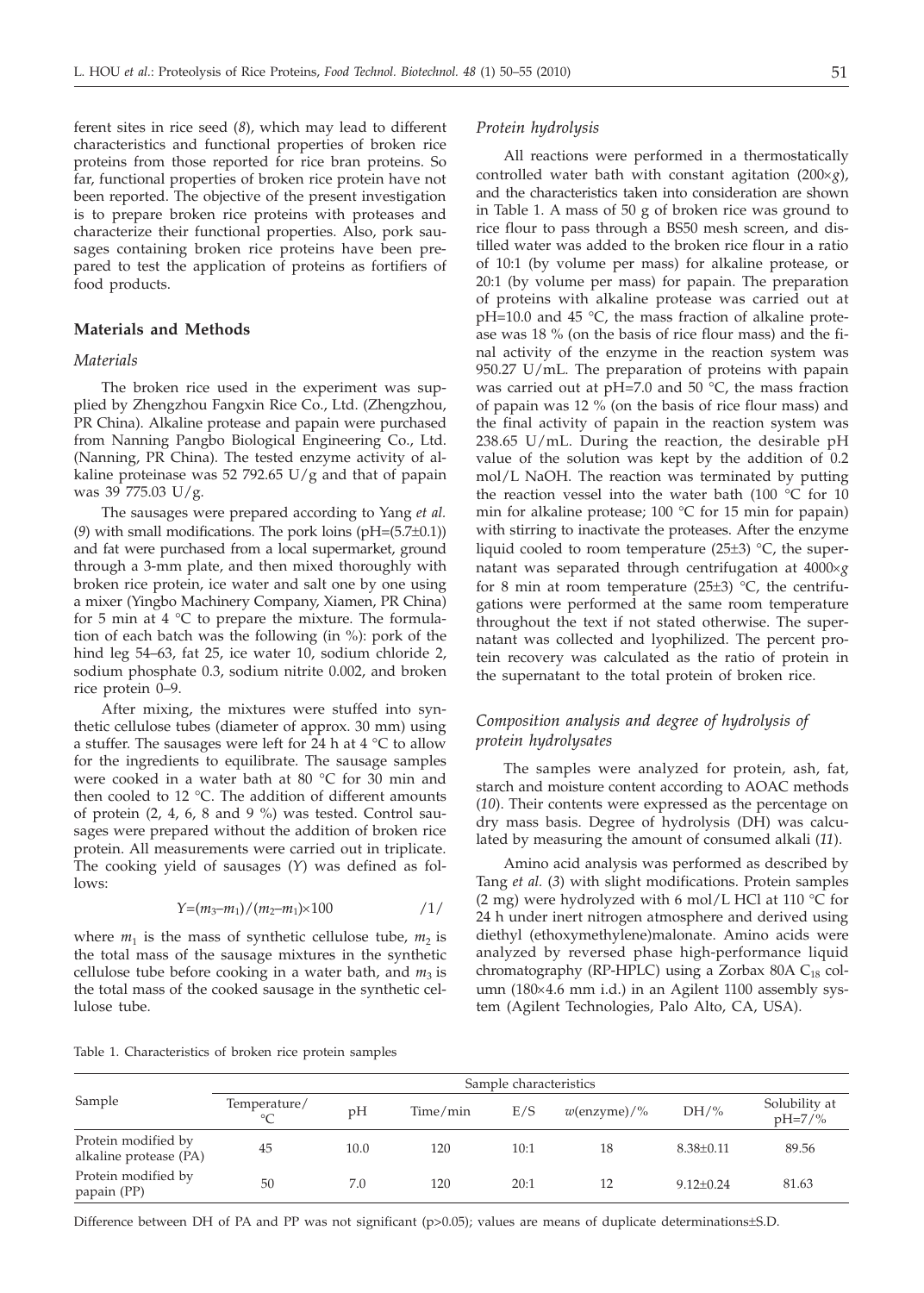## *Determination of water holding capacity*

Water holding capacity of the broken rice proteins was determined by the method of Chandi and Sogi (*4*) with slight modifications. Water (20 mL) was added to 1 g of dry protein sample, stirred evenly and left for 20 min for water to be fully absorbed. The residue was weighed after centrifugation at  $1000 \times g$  for 5 min. The water holding capacity was defined as the gain in mass per gram of protein.

# *Determination of emulsifying properties*

Emulsifying activity and stability were determined by the method of Yasumatsu *et al.* (*12*) with slight modifications. Proteins were dissolved in 50 mL of distilled water to prepare the samples of various mass fractions (1.0, 3.0, 5.0 and 7.0 %) and various pH (5.0, 7.0 and 9.0) with 0.1 mol/L NaOH solution. A volume of 50 mL of protein solution was homogenised with 50 mL of peanut oil at  $10\,000\times g$  for 2 min, and divided into two equal parts. One part was centrifuged at  $1500 \times g$  for 10 min. The heights of the emulsified layer and that of the total contents were measured. The emulsifying capacity (EC) was calculated as follows:

$$
EC = h_1/h_0 \times 100 \tag{2}
$$

where  $h_1$  is the height of emulsified layer in the tube and  $h_0$  is the height of the total content in the tube.

The other part was heated in the water bath at 50 °C for 30 min and then centrifuged to determine the emulsion stability at the intervals of 20, 30, 60 and 90 min. Emulsification stability was expressed as the percentage of emulsifying activity that remained at the same intervals after heating (*13*).

#### *Determination of foaming properties*

Foaming properties of the broken rice protein were determined by the method of Agboola *et al.* (*14*) with slight modifications. The protein samples were dissolved in 100 mL of distilled water to the various mass fractions (1.0, 3.0, 5.0 and 7.0 %) adjusted to various pH (5.0, 7.0 and 9.0) with NaOH solution  $(0.1 \text{ mol/L})$ , and homogenized at  $10\,000\times g$  for exactly 2 min. The volume of the foam was measured just after homogenization. Foaming capacity was calculated as the ratio of the volume of foam to the original volume (100 mL) expressed in percentage. Foam stability was expressed as the ratio of foam volume remaining after 20, 30, 60 and 90 min (in percentage).

#### *Statistical analysis*

Experiments on the functional properties of broken rice proteins were carried out in triplicate. Analysis of variance (ANOVA) was performed using an SPSS package (SPSS v. 10.0 for Windows, SPSS Inc., Chicago, IL, USA).

# **Results and Discussion**

# *Chemical composition of broken rice flour and protein preparation*

After the enzymatic hydrolysis, the content of protein modified by alkaline protease (PA) and protein modified by papain (PP) increased to 56.45 and 65.45 %, respectively, compared with that of the broken rice flour (8.26 %, Table 2), and higher than the protein content of a rice bran enzymatic extract (38.1 %) reported by Parrado *et al.* (*15*). The percentage of the recovery of protein modified with alkaline protease was higher than that modified with papain, although both alkaline protease and papain are endoproteases, and have a similar DH (p>0.05). The data on protein recovery differ from those reported by Hamada (*5*), who obtained protein recovery of 81.4 % for Alcalase® 2.4 L and 87.6 % for Flavourzyme®, both with similar percentages of DH. The disagreement could be due to the higher pH (pH=10.0) used for the alkaline protease treatment in the experiment and the different source of proteases. Their high protein content suggests that PA and PP have a potential use as the protein fortification ingredients in a variety of food products for protein-deficient people in developing countries.

#### *Amino acid composition*

The essential amino acid composition of broken rice flour, PA and PP is shown in Table 3. There was a significant increase in the lysine content of PA and PP, being 4.7 and 4.6 g per 100 g of protein, respectively, compared to 4.0 g per 100 g of protein in the broken rice flour. In addition, the contents of methionine, cystine, valine and leucine increased. These changes in the amino acid composition are probably the result of several factors: (*i*) increased level of lysine, methionine, cystine, valine and leucine in the proteins modified with proteases compared to total proteins in broken rice flour, (*ii*) partial loss of some proteins during extraction procedure (protein recovery is 46.32 and 75.45 %), and possibly (*iii*) amino acid composition of enzymes (alkaline protease and papain) used in protein hydrolysis. The content of lysine, glutamic acid (with glutamine), histine and isoleucine in broken rice proteins was lower, but the con-

Table 2. Chemical composition of different broken rice products

| Sample            | $w(\text{protein})/\%$ | $w(\text{ash})/$ %  | $w$ (moisture)/%     | w(carbohydrate)/%        | $w(\text{fat})/$ % | $w$ (protein recovery)/% |
|-------------------|------------------------|---------------------|----------------------|--------------------------|--------------------|--------------------------|
| Broken rice flour | $(8.26 \pm 0.02)^a$    | $(0.60 \pm 0.02)^a$ | $(14.37 \pm 0.26)^a$ | 64.38±0.56               | $0.39 \pm 0.02$    | $\overline{\phantom{0}}$ |
| PА                | $(56.45 \pm 0.25)^b$   | $(1.23 \pm 0.05)^b$ | $(7.23 \pm 0.07)^b$  | $\overline{\phantom{m}}$ |                    | $(75.45 \pm 0.38)^a$     |
| PP                | $(65.45\pm0.22)^b$     | $(1.11+0.06)^{b}$   | $(6.56 \pm 0.06)^b$  | $\overline{\phantom{0}}$ |                    | $(46.32\pm0.34)^{b}$     |

Values superscripted with different letters (a, b) in the same columns differ significantly ( $p<0.05$ ); values are means of duplicate determinations±S.D.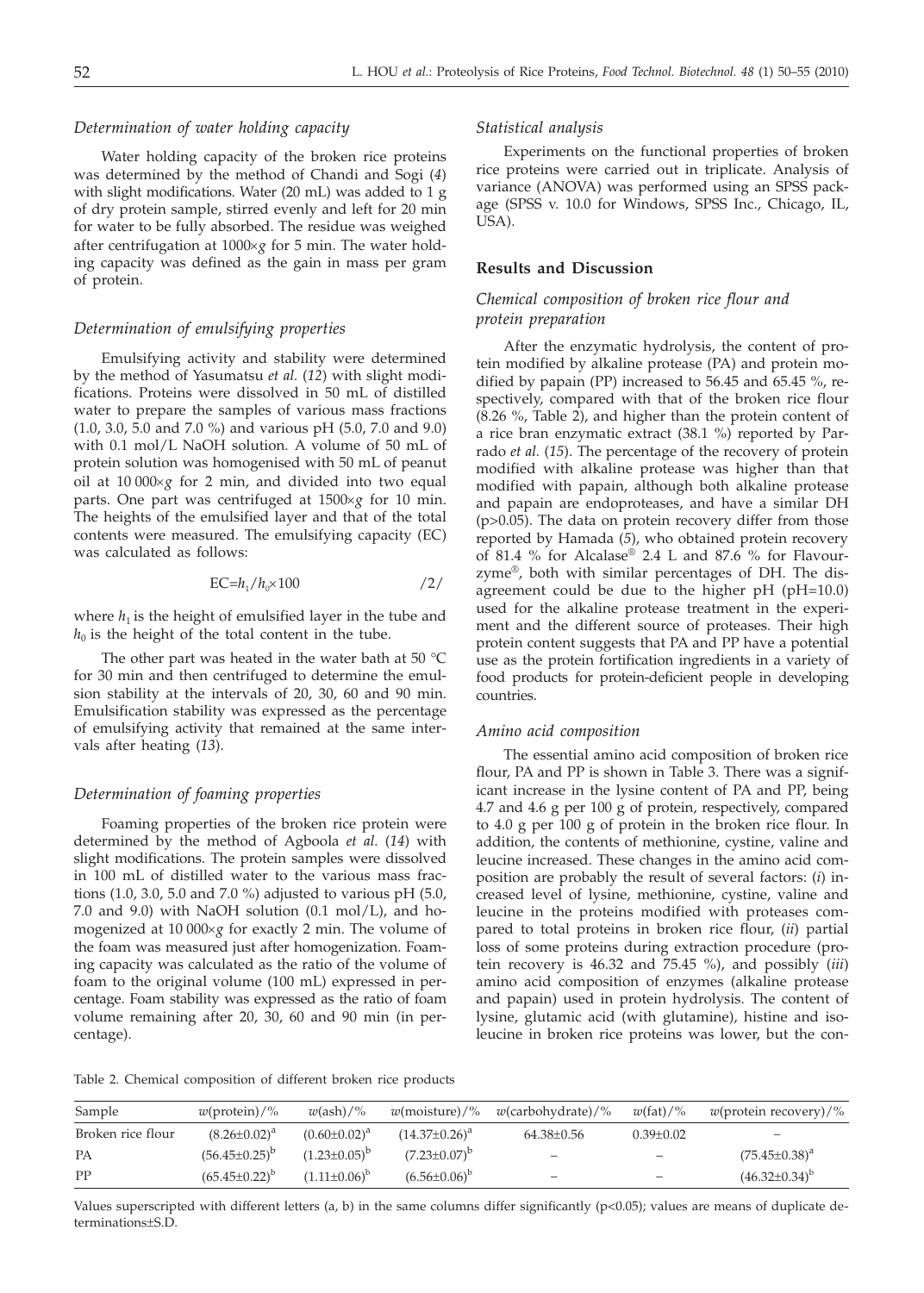| Essential<br>amino acid     | w(PA)<br>$\frac{0}{0}$ | w(PP)<br>$\frac{0}{0}$ | $w$ (broken<br>rice flour)<br>$\%$ | $w$ (FAO<br>scoring<br>pattern)*<br>$\frac{0}{0}$ |
|-----------------------------|------------------------|------------------------|------------------------------------|---------------------------------------------------|
| Lysine                      | 4.7                    | 4.6                    | 4.0                                | 5.8                                               |
| Glutamic acid+<br>glutamine | 3.2                    | 2.9                    | 3.3                                | 1.9                                               |
| Histidine                   | 2.0                    | 1.5                    | 1.7                                | 3.4                                               |
| Methionine+<br>cystine      | 5.0                    | 3.9                    | 3.7                                | 2.5                                               |
| Valine                      | 8.1                    | 6.4                    | 5.8                                | 3.5                                               |
| Leucine                     | 8.7                    | 8.8                    | 8.2                                | 6.6                                               |
| Isoleucine                  | 3.1                    | 4.0                    | 4.1                                | 2.8                                               |
| Phenylalanine+<br>tyrosine  | 8.4                    | 7.8                    | 10.3                               | 6.3                                               |

Table 3. Amino acid composition (g per 100 g of protein) of different broken rice products

\*Data taken from FAO/WHO/UNU (*16*)

tent of valine, leucine and phenylalanine (with tyrosine) was similar to that in rice bran proteins reported by Tang *et al.* (*3*). The results indicate that the PA and PP had more balanced amino acid profiles.

## *Water holding capacity of broken rice protein*

Water holding capacity of protein reflects the degree of hydration, it is closely related to 'keeping shape' in the food storage, and is affected by pH, temperature and ionic strength (*17*). The results are presented in Table 4.

The rice protein hydrolysates had the water holding capacity ranging from 1.96 to 2.93  $g/g$  proteins. Water holding capacity of PP was higher than that of PA at the same pH, which may be due to their different mode of action; while the water holding capacity of broken rice protein reached the lowest point at pH=4.0, and then increased with the increase in pH. The highest water holding capacities of PA and PP were at 35 °C, and then decreased with the increase of temperature at pH=8.0. The differences between them were not significant (p>0.05). Water holding capacities of PA and PP were lower than those of rice bran protein concentrates (*4*), Australian lenTable 4. Water holding capacity of broken rice proteins under different pH (at  $18 \text{ °C}$ ) and temperatures (at pH=8.0)

|         |     | Water holding capacity of<br>broken rice proteins<br>g/g | Water holding<br>capacity of rice<br>bran protein |                      |
|---------|-----|----------------------------------------------------------|---------------------------------------------------|----------------------|
|         |     | <b>PA</b>                                                | PP                                                | concentrates*<br>g/g |
|         | 4.0 | $(1.96 \pm 0.47)^{ax}$                                   | $(2.03 \pm 0.16)^{ax}$                            |                      |
|         | 5.0 | $(2.08\pm0.26)^{ax}$                                     | $(2.23 \pm 0.11)^{axy}$                           |                      |
| pH      | 6.0 | $(2.13 \pm 0.03)^{ax}$                                   | $(2.34\pm0.90)^{by}$                              |                      |
|         | 7.0 | $(2.25 \pm 0.08)^{ay}$                                   | $(2.45 \pm 0.18)^{by}$                            | $3.87 - 5.60$        |
|         | 25  | $(2.86 \pm 0.32)^{ay}$                                   | $(2.75 \pm 0.30)^{ay}$                            |                      |
| $t$ /°C | 35  | $(2.93 \pm 0.36)^{ay}$                                   | $(2.89 \pm 0.28)^{ay}$                            |                      |
|         | 50  | $(2.42 \pm 0.38)^{ax}$                                   | $(2.45 \pm 0.16)^{ax}$                            |                      |
|         | 60  | $(2.25 \pm 0.15)^{ax}$                                   | $(2.32 \pm 0.31)^{ax}$                            |                      |
|         |     |                                                          |                                                   |                      |

Values superscripted with different letters in rows (a, b) and columns  $(x, y, z)$  are significantly different at  $p=0.05$ ; values are means of triplicate determinations±S.D.; \*data taken from Chandi and Sogi (*4*)

til cultivars (*6*) and those of protein concentrates from pressed cakes of Chilean hazelnut (*18*) but higher than those of the defatted meal and the protein isolates of Ethiopian mustard (*19*).

# *Emulsifying properties of broken rice proteins*

Emulsifying properties of broken rice proteins were studied under different pH and mass fractions, and the results are shown in Table 5. Broken rice proteins had the highest emulsifying capacity at neutral pH, 58.3–71.6 %, and the lowest at pH=5.0, which could be attributed to the decrease in solubility. This is similar to the change of the emulsifying properties of rice bran protein concentrate (*4*).

Emulsifying capacity and stability of broken rice proteins was mass fraction-dependent (p<0.05), and increased as the mass fraction of broken rice proteins increased at pH=7.0 and room temperature (25±3) °C. Proteins are surface-active and facilitate an oil-in-water emulsion because of their hydrophilic and hydrophobic side chains

Table 5. Emulsifying capacity and emulsifying stability of broken rice proteins under different pH (*w*=5 % at 25 °C) and mass fractions (pH=7.0 at 25  $^{\circ}$ C)

|     |                      |                              |                       |                                                                                                                                                                                             | $PP/$ %                                          |                       |                        |                                                                                      |  |
|-----|----------------------|------------------------------|-----------------------|---------------------------------------------------------------------------------------------------------------------------------------------------------------------------------------------|--------------------------------------------------|-----------------------|------------------------|--------------------------------------------------------------------------------------|--|
|     |                      | Emulsifying stability        |                       |                                                                                                                                                                                             | Emulsifying<br>Emulsifying stability<br>capacity |                       |                        |                                                                                      |  |
|     | $\Omega$             | 20                           | 60                    | 90                                                                                                                                                                                          | $\Omega$                                         | 20                    | 60                     | 90                                                                                   |  |
| 5.0 | $(57.0 \pm 3.1)^{x}$ | $(62.2 \pm 1.6)^{cx}$        | $(41.5 \pm 2.2)^{bx}$ | $(32.2 \pm 2.1)^{ax}$                                                                                                                                                                       | $(67.1 \pm 3.5)^y$                               | $(58.3 \pm 2.4)^{cx}$ | $(36.5 \pm 1.8)^{bx}$  | $(29.5 \pm 1.6)^{ax}$                                                                |  |
| 7.0 | $(58.3 \pm 3.4)^{x}$ |                              |                       | $(45.3 \pm 2.6)^{ay}$                                                                                                                                                                       | $(71.6 \pm 3.4)^y$                               | $(65.5 \pm 2.1)^{cx}$ | $(43.6 \pm 2.2)^{by}$  | $(32.2 \pm 1.6)^{ax}$                                                                |  |
| 9.0 | $(51.4\pm3.6)^{x}$   | $(62.3 \pm 1.9)^{cx}$        |                       | $(42.7 \pm 1.6)^{ay}$                                                                                                                                                                       | $(54.3 \pm 3.4)^{x}$                             | $(56.7 \pm 2.3)^{cx}$ | $(41.9\pm2.1)^{by}$    | $(26.6 \pm 1.2)^{ax}$                                                                |  |
| 1.0 | $(32.2 \pm 2.6)^{x}$ | $(23.3 \pm 1.1)^{cx}$        |                       | $(8.0 \pm 0.9)^{ax}$                                                                                                                                                                        | $(58.2 \pm 2.5)^{x}$                             | $(35.3 \pm 1.6)^{c}$  | $(18.3 \pm 1.5)^{bx}$  | $(5.0 \pm 0.1)^{ax}$                                                                 |  |
| 3.0 | $(45.2 \pm 2.5)^y$   | $(33.6 \pm 1.3)^{\text{cy}}$ |                       | $(10.2 \pm 0.5)^{ax}$                                                                                                                                                                       | $(65.2 \pm 2.4)^y$                               |                       |                        | $(15.6 \pm 0.6)^{ay}$                                                                |  |
| 5.0 | $(56.6 \pm 2.5)^{z}$ |                              |                       | $(13.2 \pm 0.8)^{axy}$                                                                                                                                                                      | $(70.5 \pm 2.6)^{yz}$                            |                       |                        | $(21.1 \pm 0.9)^{avg}$                                                               |  |
| 7.0 | $(63.4 \pm 1.6)^{z}$ | $(55.1 \pm 3.1)^{cz}$        |                       | $(18.6 \pm 1.2)^{ay}$                                                                                                                                                                       | $(74.1 \pm 1.6)^{z}$                             | $(46.5 \pm 2.2)^{by}$ | $(23.8 \pm 1.5)^{axy}$ | $(22.3 \pm 1.0)^{az}$                                                                |  |
|     |                      | Emulsifying<br>capacity      |                       | $PA/\%$<br>$(65.6\pm2.2)^{bx}$ $(51.4\pm2.1)^{aby}$<br>$(12.3 \pm 1.6)^{bx}$<br>$(15.5 \pm 1.0)^{bx}$<br>$(42.4\pm 2.2)^{\text{cyz}}$ $(21.4\pm 1.9)^{\text{bxy}}$<br>$(27.0 \pm 2.0)^{by}$ | $(47.1 \pm 2.2)^{\text{abxy}}$                   |                       |                        | $(43.6\pm1.5)^{bxy}$ $(19.5\pm1.1)^{ax}$<br>$(43.9\pm1.2)^{bxy}$ $(25.8\pm1.5)^{ay}$ |  |

Values superscripted with different letters in rows (a, b, c) and columns  $(x, y, z)$  are significantly different (p<0.05); values are means of triplicate determinations±S.D.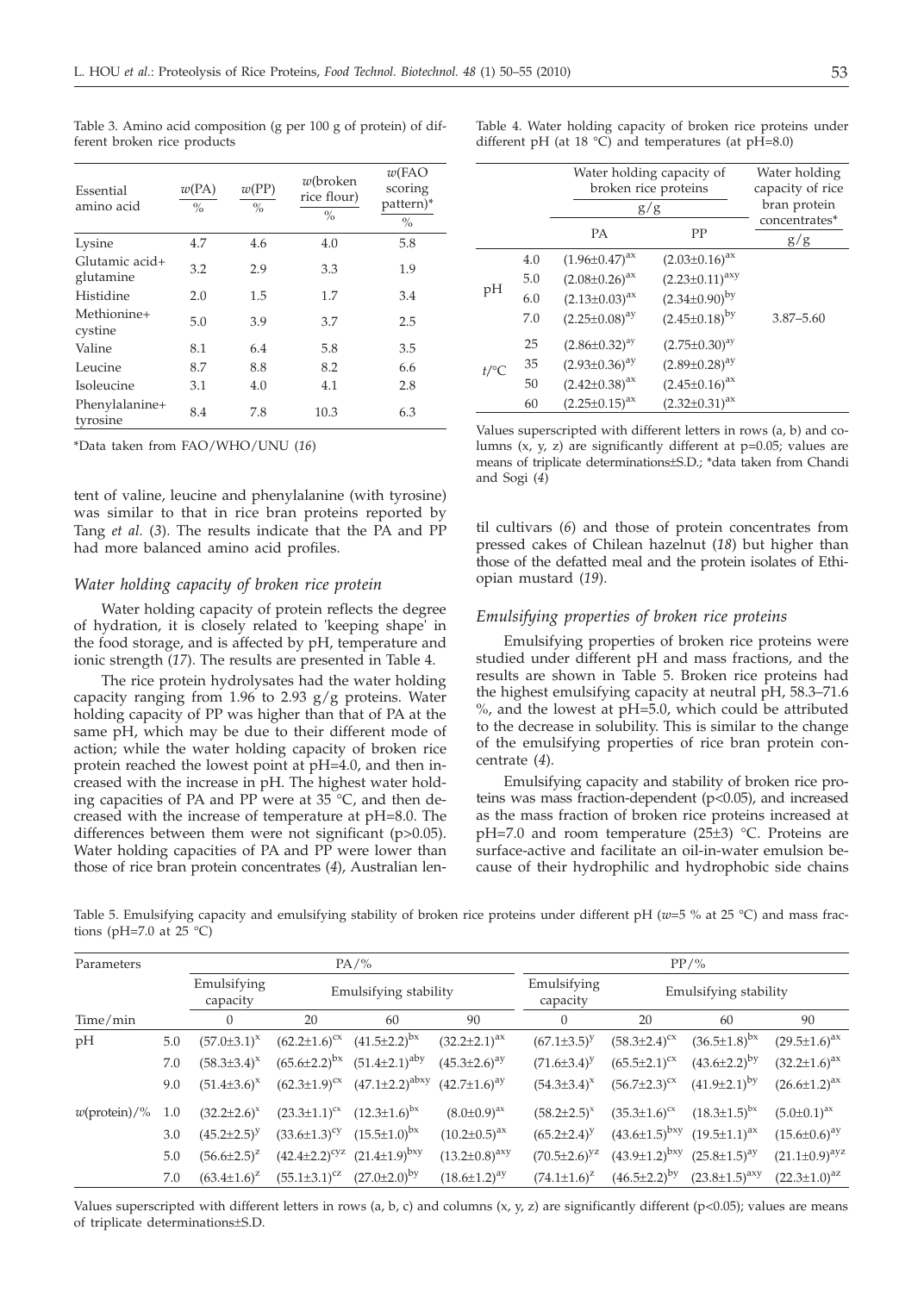and their charge. The increase in the protein mass fraction in the solution resulted in an increase in the rate of diffusion of protein (*20*), a higher protein mass fraction at the interface, and thus the higher emulsifying capacity. Thiansilakul *et al.* (*21*) observed the opposite trend. The divergence may be caused by the different source and degree of hydrolysis of the materials, and also by the method used in the studies. PP showed higher emulsifying activity than PA. PA contained more non-protein constituents, which may impair its emulsifying capacity. The emulsifying capacity of broken rice proteins was higher than that of rice bran protein concentrate (*4*), which indicates that the broken rice proteins are more suitable for application in hypoallergenic sausages, soups and salad dressings.

# *Foaming properties of broken rice proteins*

The foaming capacity and foam stability are related to pH (*4*), mass fraction and ionic strength (*22*). Foaming capacity and stability of broken rice proteins under different pH and mass fractions are shown in Table 6.

Both PA and PP showed the highest foaming capacity (65.6 and 73.3 %) and foam stability at pH=7.0, and the lowest at pH=5.0. The foaming capacity and foaming stability of broken rice proteins are mass fraction-dependent (at pH=5.0 and room temperature, both siginificant at p<0.05), and increased with the increase in the mass fraction of 1.0–7.0 %. For PA, the foaming capacity and stability reached 65.1 and 55.6 %, respectively (at 20 min) at 7.0 % solid mass fraction, and 38.3 and 23.2 % (at 20 min) at 1.0 % solid mass fraction. These results are in agreement with those obtained for the foaming properties of pigeon pea protein concentrate (*23*), chickpea flour (*24*) and protein isolates from different Indian chickpea cultivars (*25*). The foam volume decreased with the lapse of time. A similar trend has been reported for mucuna bean protein concentrates (*26*), Ethiopian mustard protein isolates (*19*) and protein isolates from different Indian chickpea cultivars (*25*).

At the same pH or the mass fraction, PP had higher foaming capacity and foaming stability than PA, which was not significant (p>0.05). This difference may reflect

differences in protein molecular size and conformation because of the different mode of action of the proteases.

#### *Aplication of broken rice proteins in sausages*

The pork muscle contains about 75 % water, but loses water-holding capacity after heating, thus the prepared product has low yield and hard texture. The key



**Fig. 1.** The cooking yield of sausage products with different mass fractions of broken rice protein

to the production of pork sausage is in retaining water and fat (*26*). The results in Fig. 1 showed that the cooking yield of sausages increased by increasing the protein content. The cooking yield of the sasauge was significantly ( $p<0.05$ ) higher with 9.0 % PP than that without PP (66.23 %), while with 0, 2.0 and 9.0 % PA, the yields were 63.14, 72.32 and 78.32 %, respectively. Higher levels of broken rice protein produced higher yields, indicating that the addition of broken rice protein is useful for retaining water in the product during cooking. The water holding capacity of sausages was greater when the level of added broken rice protein increased. Similarly, Dzudie *et al.* (*27*) reported that the water holding capacity increased and cooking loss decreased with the

Table 6. Foaming capacity and foaming stability of broken rice proteins under different pH (*w*=5 % at 25 °C) and mass fractions (pH=5.0 at 25 °C)

| Parameters             |     |                       | $PA/\%$                   |                        |                       | $PP/$ %               |                               |                        |                       |
|------------------------|-----|-----------------------|---------------------------|------------------------|-----------------------|-----------------------|-------------------------------|------------------------|-----------------------|
|                        |     | Foaming<br>capacity   | Foaming stability         |                        |                       | Foaming<br>capacity   | Foaming stability             |                        |                       |
| Time/min               |     | $\mathbf{0}$          | 20                        | 60                     | 90                    | $\overline{0}$        | 20                            | 60                     | 90                    |
| pH                     | 5.0 | $(67.6 \pm 3.3)^{x}$  | $(62.2 \pm 2.6)^{cx}$     | $(41.5 \pm 1.8)^{bx}$  | $(32.2 \pm 2.2)^{ax}$ | $(62.5 \pm 2.6)^{x}$  | $(58.0 \pm 2.9)^{bx}$         | $(36.2 \pm 2.8)^{ax}$  | $(29.2 \pm 2.0)^{ax}$ |
|                        | 7.0 | $(73.3 \pm 1.7)^{x}$  | $(65.9 \pm 2.3)^{bx}$     | $(51.2 \pm 2.0)^{ay}$  | $(45.9 \pm 2.6)^{dy}$ | $(78.3 \pm 1.7)^y$    | $(65.6 \pm 2.7)^{cx}$         | $(43.1 \pm 2.2)^{bx}$  | $(32.3 \pm 1.9)^{ax}$ |
|                        | 9.0 | $(71.8 \pm 3.5)^{x}$  | $(62.3 \pm 3.1)^{bx}$     | $(47.6{\pm}1.9)^{axy}$ | $(42.4 \pm 2.4)^{ay}$ | $(71.1\pm3.6)^{xy}$   | $(56.4 \pm 3.0)^{xc}$         | $(41.2\pm2.6)^{bx}$    | $(26.5 \pm 1.4)^{ax}$ |
| $w(\text{protein})/\%$ | 1.0 | $(38.3 \pm 1.7)^{x}$  | $(23.2 \pm 1.6)^{cx}$     | $(12.7 \pm 1.0)^{bx}$  | $(8.6 \pm 0.6)^{ax}$  | $(53.1 \pm 3.6)^{x}$  | $(35.2 \pm 2.0)^{cx}$         | $(18.0 \pm 1.2)^{bx}$  | $(5.6 \pm 0.2)^{ax}$  |
|                        | 3.0 | $(45.5 \pm 2.6)^{xy}$ | $(33.2 \pm 1.2)^{bx}$     | $(15.3 \pm 1.3)^{ax}$  | $(10.1 \pm 1.3)^{ax}$ | $(62.4 \pm 3.4)^{xy}$ | $(43.1 \pm 2.0)^{\text{cyz}}$ | $(19.1 \pm 1.2)^{ax}$  | $(15.3 \pm 0.9)^{ay}$ |
|                        | 5.0 | $(52.5 \pm 2.6)^y$    | $(42.5 \pm 2.5)^{\rm cy}$ | $(21.3 \pm 1.6)^{by}$  | $(13.7 \pm 1.5)^{ax}$ | $(75.9 \pm 3.2)^y$    | $(43.8\pm2.3)^{byz}$          | $(25.1 \pm 1.4)^{ay}$  | $(21.7 \pm 1.2)^{ay}$ |
|                        | 7.0 | $(65.1\pm3.6)^{z}$    | $(55.6 \pm 2.9)^{czxz}$   | $(27.7 \pm 1.9)^{bz}$  | $(18.2 \pm 1.4)^{ay}$ | $(84.1\pm3.2)^{z}$    | $(46.5 \pm 2.6)^{bz}$         | $(23.6 \pm 1.1)^{axy}$ | $(22.0 \pm 1.3)^{ay}$ |

Values superscripted with different letters in rows (a, b, c) and columns  $(x, y, z)$  are significantly different (p<0.05); values are means of triplicate determinations±S.D.